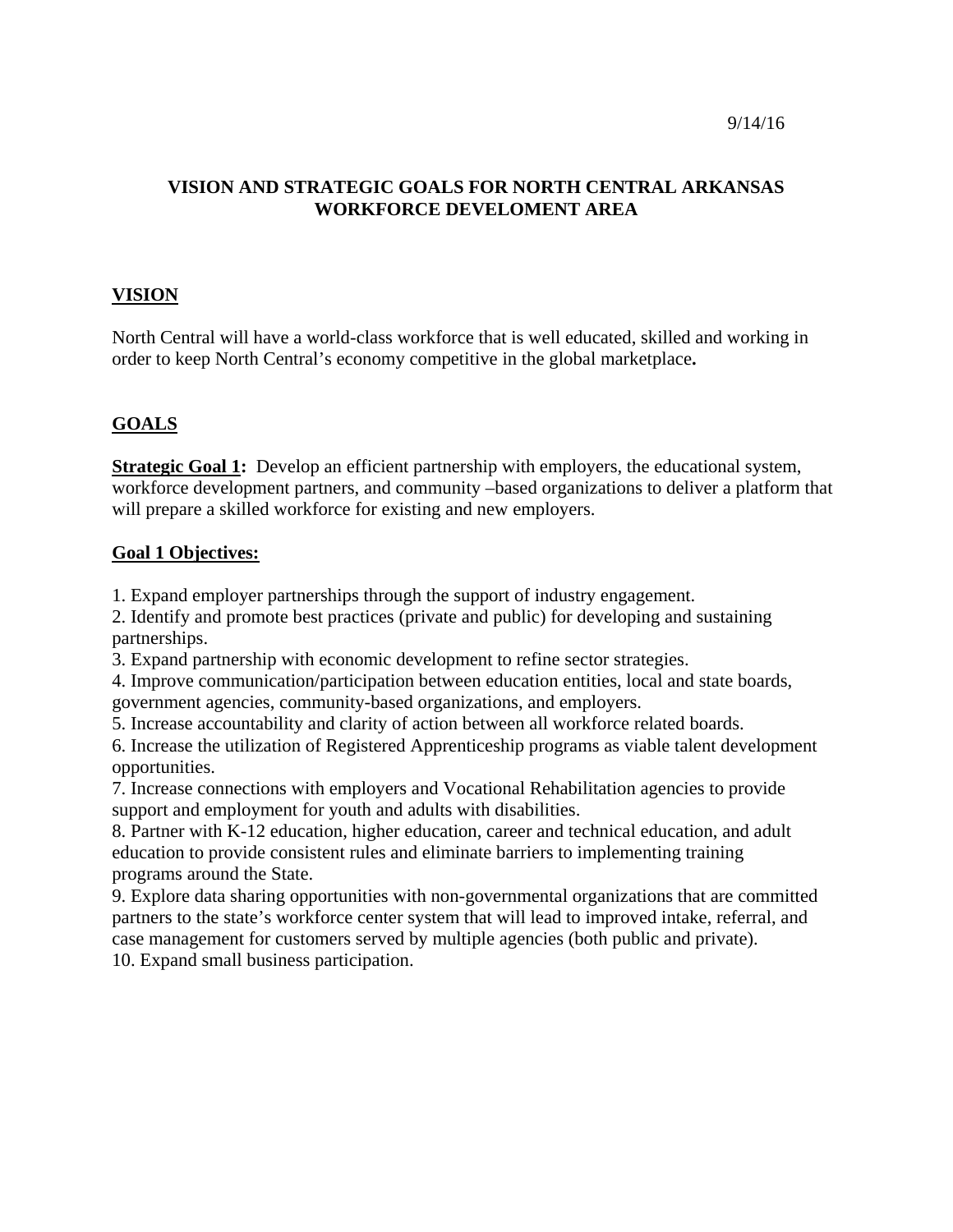**Strategic Goal 2:** Enhance service delivery to employers and jobseekers**.** 

# **Goal 2 Objectives:**

1. Utilize a common intake process developed by the state for jobseekers and businesses that will efficiently connect them with services available from all workforce development partner programs and identify any barriers to employment that need to be addressed.

2. Utilize an integrated data system developed by the state that will enable the sharing of information between partner agencies to more efficiently service both employers and jobseekers.

3. Promote training that leads to industry recognized credentials and certification.

4. Support transportable skill sets for transportable careers.

5. Support career pathways development and sector strategy initiatives as a way to meet business and industry needs.

6. Expand service delivery access points by the use of virtual services.

7. Develop a common business outreach strategy with a common message that will be utilized by all workforce system partners.

8. Develop a menu of services available at each service delivery access point that provides a list of the services and training opportunities available through Arkansas's talent development system.

9. Utilize customer satisfaction surveys to ensure continuous improvement of North Central's talent development system.

10. Explore data sharing opportunities with non-governmental organizations that are committed partners to the state's workforce center system that will lead to improved intake, referral, and case management for customers served by multiple agencies (both public and private).

**Strategic Goal 3:** Increase awareness of the North Central Region's Talent Development System

# **Goal 3 Objectives:**

1. Increase access to the workforce development system through a no wrong door approach to services.

2. Work to change employer and jobseeker perceptions of the workforce system.

3. Utilize an image-building outreach campaign that educates persons in the region about the services and the career development opportunities available in North Central Arkansas.

4. Utilize technology, including social media and search engine optimization, to better connect jobseekers and employers with the talent development system in Arkansas

5. Develop a user-friendly website that provides a common repository of information about career development opportunities that are relevant to K-12 education, parents, educators, adults, employers, government agencies, and the general public.

**Strategic Goal 4:** Address Skills Gaps